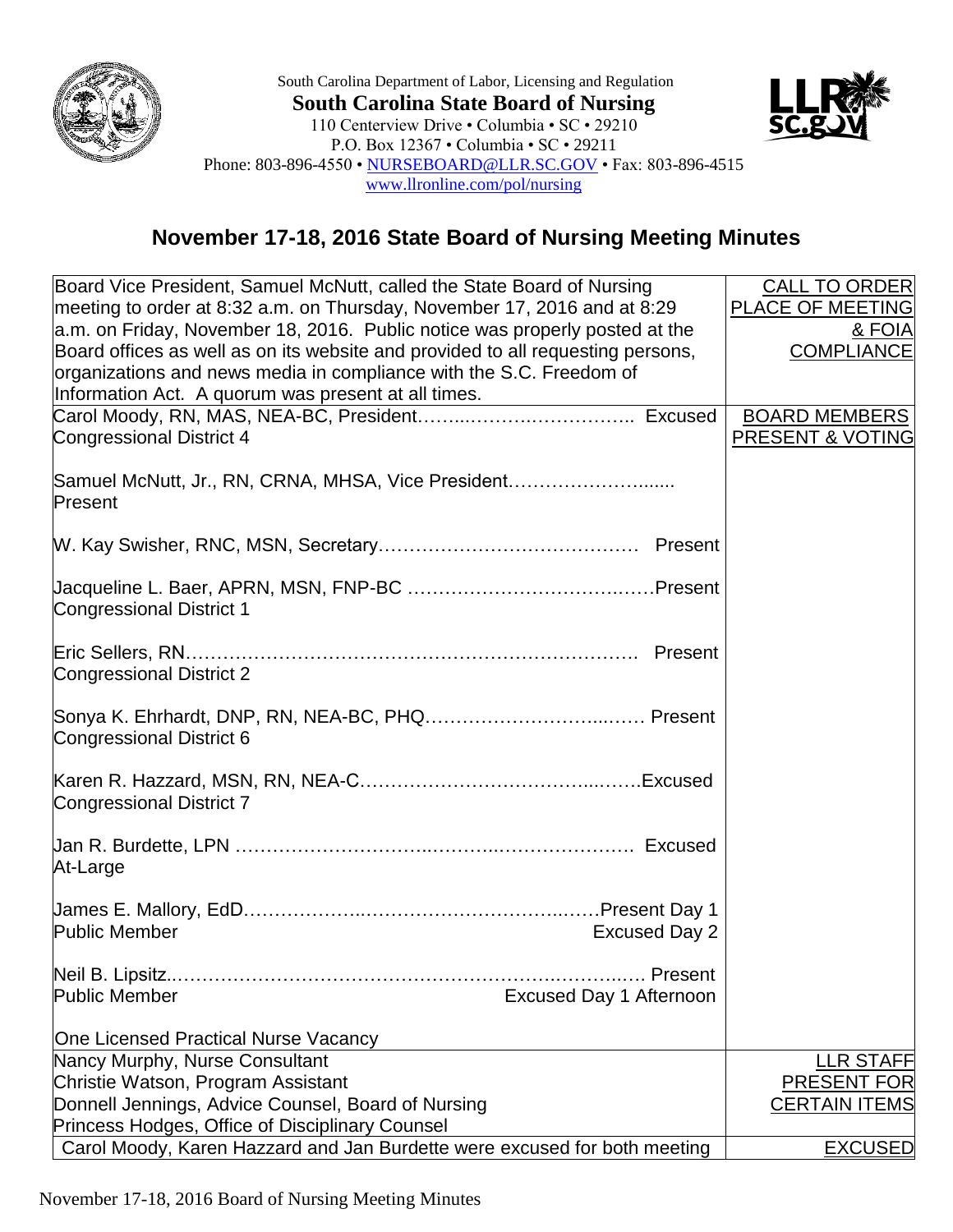| days. James Mallory was excused for the Friday meeting day and Neil Lipsitz<br>was excused from the Thursday afternoon meeting.                                                                                                                                                                                                                                                                                                                      | <b>ABSENCES</b>                                                                                          |
|------------------------------------------------------------------------------------------------------------------------------------------------------------------------------------------------------------------------------------------------------------------------------------------------------------------------------------------------------------------------------------------------------------------------------------------------------|----------------------------------------------------------------------------------------------------------|
| A motion was made by Kay Swisher to accept the excused absences. The<br>motion was seconded by Eric Sellers. The motion carried unanimously.                                                                                                                                                                                                                                                                                                         | <b>MOTION</b>                                                                                            |
| The November 17-18, 2016 Board of Nursing Meeting Regular Agenda was<br>presented for the Board's review and approval.                                                                                                                                                                                                                                                                                                                               | APPROVAL OF<br><b>AGENDA</b>                                                                             |
| A motion was made by Jacqueline Baer to approve the November 17-18, 2016<br>Board of Nursing Regular Agenda. Eric Sellers seconded the motion. The<br>motion carried unanimously.                                                                                                                                                                                                                                                                    | <b>MOTION</b>                                                                                            |
| The Consent Agenda for the November 17-18, 2016 Board of Nursing meeting was<br>presented for the Board's review and approval/acceptance as information.                                                                                                                                                                                                                                                                                             | APPROVAL OF<br><b>CONSENT AGENDA</b>                                                                     |
| a) For Information: NCLEX RN and PN Summary Statistics<br>for July 1 through September 30, 2016<br>b) For Acceptance: August 17, 2016 Joint Committee for<br>Approval For APRN Exemption Requests Meeting<br><b>Minutes</b><br>c) For Acceptance: August 30, 2016 Advisory Committee<br>on Nursing Education (ACONE) Meeting Minutes<br>d) For Information:<br><b>NCSBN Good Morning Members</b><br>September 16, 2016<br>e) For Information: Budget |                                                                                                          |
| A motion was made by Neil Lipsitz to approve the November 17-18, 2016 Board<br>of Nursing meeting Consent Agenda as presented. Eric Sellers seconded the<br>motion. The motion carried unanimously.                                                                                                                                                                                                                                                  | <b>MOTION</b>                                                                                            |
| The September 28-29, 2016 Board of Nursing and July 28-29, 2016 Board of<br>Nursing meeting minutes were presented for the Board's review and approval.                                                                                                                                                                                                                                                                                              | <b>APPROVAL OF</b><br><b>MINUTES</b>                                                                     |
| A motion was made by Kay Swisher to approve the September 28-29, 2016<br>Board of Nursing and July 28-29, 2016 Board of Nursing meeting minutes as<br>presented with the addition of State to Board of Nursing. Neil Lipsitz seconded<br>the motion. The motion carried unanimously.                                                                                                                                                                 | <b>MOTION</b>                                                                                            |
| The Board of Nursing recognized Board member, Jacqueline Baer, on her<br>selection to participate in the National Council of State Boards of Nursing<br>(NCSBN) Institute of Regulatory Excellence (IRE) Fellowship Program 2017<br>cohort.                                                                                                                                                                                                          |                                                                                                          |
| At its May 19-20, 2016 meeting, the Board voted to accept the University of<br>South Carolina Aiken's (USC Aiken) remediation plan and to return to the<br>Board in November when the next NCLEX results are available to discuss<br>progress.                                                                                                                                                                                                       | <b>UNIVERSITY OF</b><br><b>SOUTH CAROLINA</b><br>(USC) AIKEN -<br><b>PROGRAM STATUS</b><br><b>UPDATE</b> |
| Thayer McGahee, Dean, School of Nursing and Vicki Long, Assistant<br>Professor, USC Aiken appeared before the Board to discuss their program<br>status update. The materials submitted by USC Aiken were provided for the                                                                                                                                                                                                                            |                                                                                                          |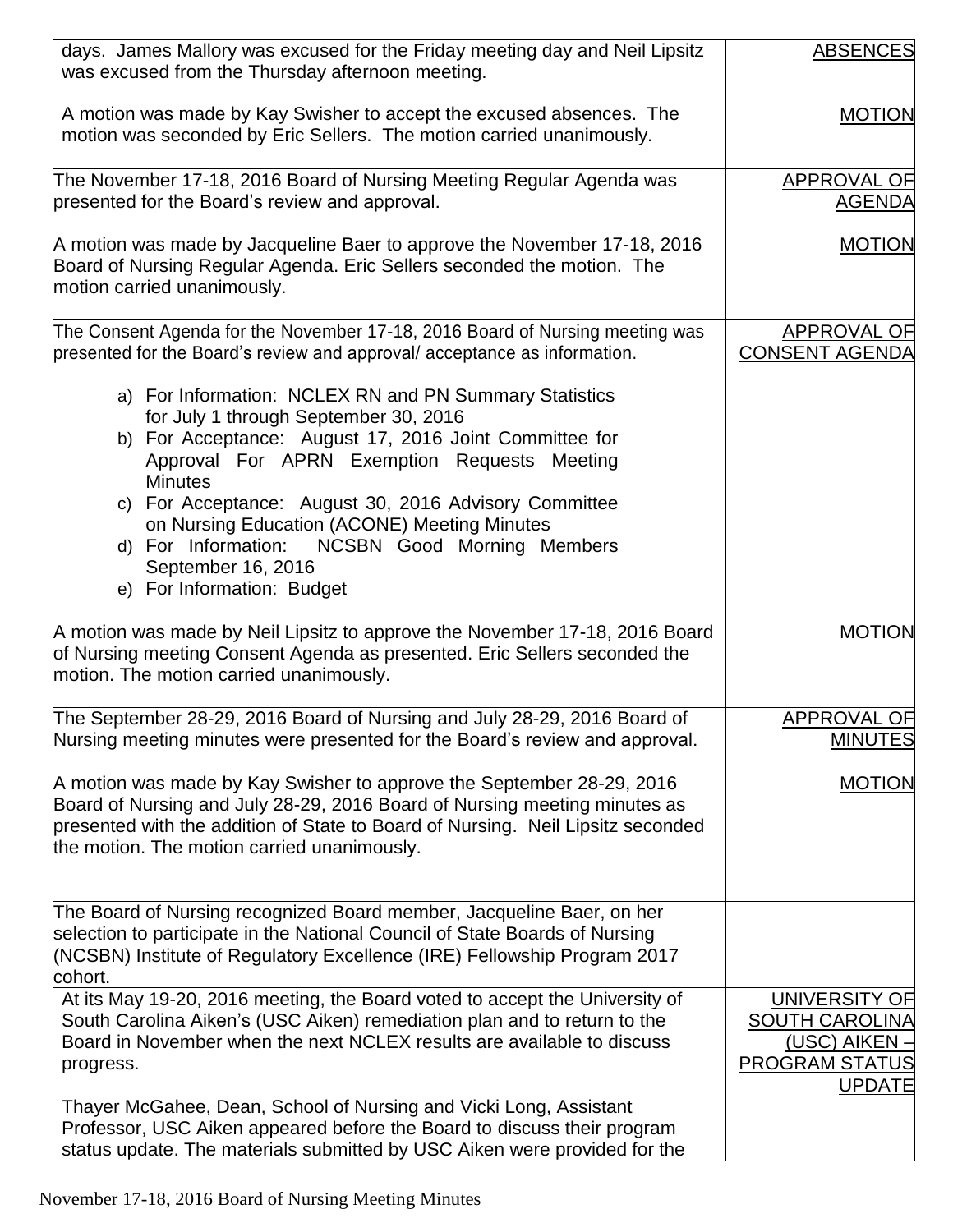| Board's review.                                                                                                                                                                                                                                                                            |                                                                                                      |
|--------------------------------------------------------------------------------------------------------------------------------------------------------------------------------------------------------------------------------------------------------------------------------------------|------------------------------------------------------------------------------------------------------|
| Discussion included though was not limited to NCLEX preparation, NCLEX<br>results/ trends, student/ faculty communications, test writing and<br>mentoring. Dr. McGahee relayed that they received no citations from the<br>October accreditation visit.                                    |                                                                                                      |
| A motion was made by Kay Swisher to go into executive session for the purpose<br>of receiving legal counsel. Nancy Murphy was requested to stay. Eric Sellers<br>seconded the motion. The motion carried unanimously.                                                                      | <b>MOTION</b>                                                                                        |
| A motion was made by Kay Swisher to leave executive session. Jacqueline<br>Baer and Sonya Erhardt seconded the motion. The motion carried unanimously.<br>No official actions were taken during executive session.                                                                         | <b>MOTION</b>                                                                                        |
| A motion was made by Neil Lipsitz to accept the information provided by USC<br>Aiken. Eric Sellers seconded the motion. The motion carried unanimously.                                                                                                                                    | <b>MOTION</b>                                                                                        |
| The Board encouraged USC Aiken to continue to work diligently on the<br>improvement of the NCLEX results.                                                                                                                                                                                  |                                                                                                      |
| At its October 18, 2016 meeting, the Advisory Committee on Nursing Education<br>(ACONE) voted to recommend the Board approve the request for the Fortis<br>College associate degree nursing program curriculum changes with the<br>inclusion of the suggested changes as follows:          | <b>FORTIS COLLEGE</b><br><b>ASSOCIATE</b><br><b>DEGREE NURSING</b><br>PROGRAM-<br><b>REQUEST FOR</b> |
| Add course objectives regarding the medical terminology component to<br>$\bullet$<br>the General Biology (BIO 101) course and also include resources to be<br>utilized                                                                                                                     | <b>CURRICULUM</b><br><b>CHANGE</b>                                                                   |
| Evaluate course plans for editing/ the credit hours for the Microbiology<br>(BIO 207) course and consider retaining the 6 credit hours. Revise the<br>course description as applicable.                                                                                                    |                                                                                                      |
| Revise/ clarify student learning outcome #4                                                                                                                                                                                                                                                |                                                                                                      |
| Align course objectives with program learning outcomes                                                                                                                                                                                                                                     |                                                                                                      |
| Yvette Spees, Dean of Nursing and Jennifer Yarnell, Campus President, Fortis<br>College, appeared before the Board to discuss the curriculum change request.<br>The documents submitted by Fortis College to include the ACONE response<br>materials were provided for the Board's review. |                                                                                                      |
| Discussion included though was not limited to each of the four ACONE<br>recommendations and the effective date for implementation of changes.                                                                                                                                              |                                                                                                      |
| A motion was made by Eric Sellers to accept the curriculum changes as<br>presented and to strongly encourage to continue to work towards<br>improvement of the NCLEX results. Neil Lipsitz seconded the motion. The<br>motion carried unanimously.                                         | <b>MOTION</b>                                                                                        |
|                                                                                                                                                                                                                                                                                            |                                                                                                      |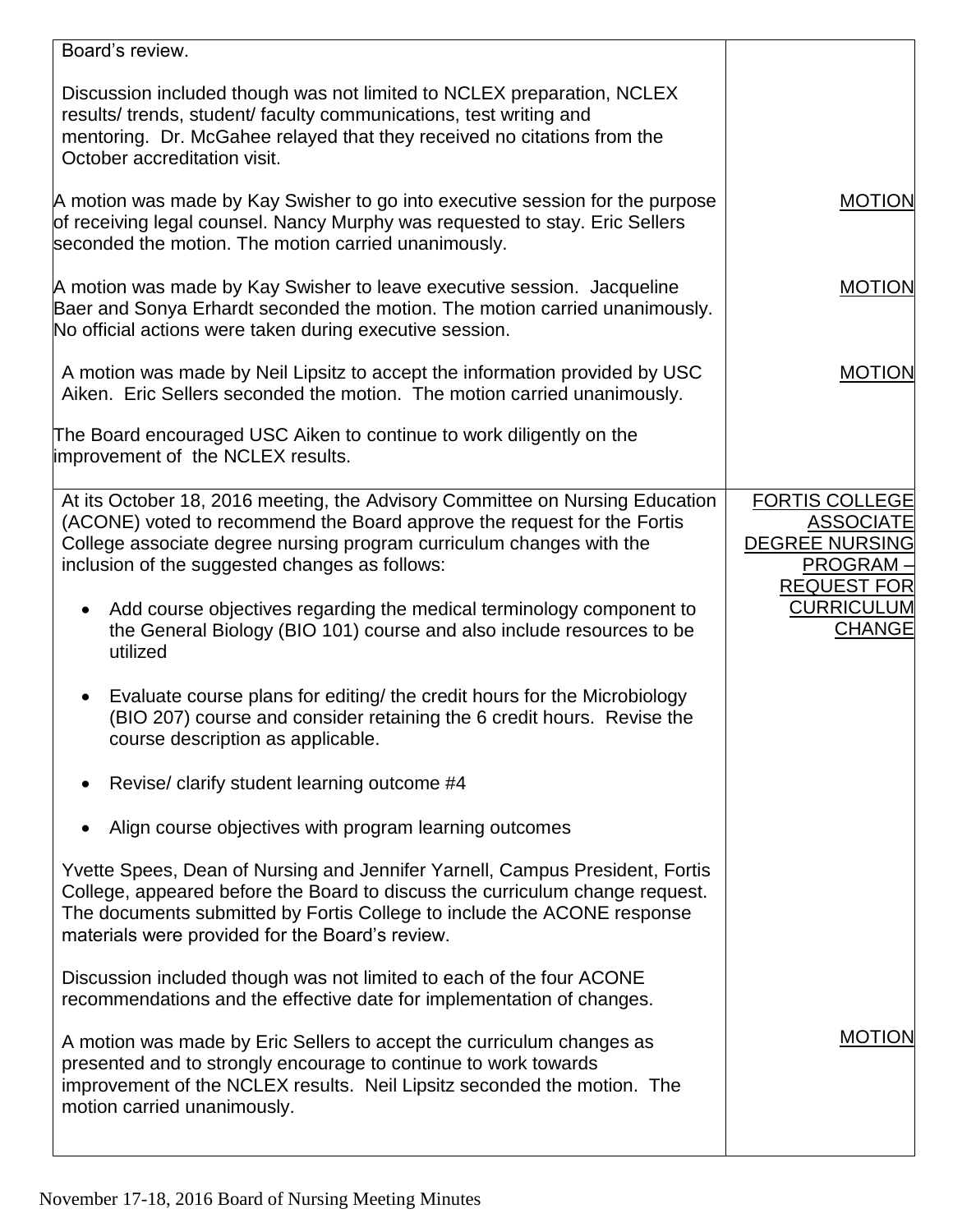| At its October 18, 2016 meeting, the Advisory Committee on Nursing Education<br>(ACONE) recommended the Board approve the Marion County School of<br>Practical Nursing request to utilize Susan Baker as a clinical nursing instructor<br>and skills lab assistant.                                                                                                                                                                                                                                                   | <b>ACADEMY FOR</b><br><b>CAREERS AND</b><br><b>TECHNOLOGY,</b><br><b>MARION COUNTY</b><br><b>SCHOOL OF</b> |
|-----------------------------------------------------------------------------------------------------------------------------------------------------------------------------------------------------------------------------------------------------------------------------------------------------------------------------------------------------------------------------------------------------------------------------------------------------------------------------------------------------------------------|------------------------------------------------------------------------------------------------------------|
| Mary Pool, Coordinator, Marion County School of Practical Nursing, appeared<br>before the Board to discuss the faculty waiver request. The documents<br>submitted by the School were provided for the Board's review.                                                                                                                                                                                                                                                                                                 | <b>PRACTICAL</b><br><b>NURSING</b><br><b>REQUEST FOR</b><br><b>FACULTY WAIVER</b>                          |
| Discussion included though was not limited to the continuity of the planned<br>clinical experience for the program, geographical challenges, recruiting<br>matters, the individual's education plans and future considerations.                                                                                                                                                                                                                                                                                       |                                                                                                            |
| A motion was made by Jacqueline Baer to accept this faculty (Susan Baker)<br>as a waiver, however, it is very case specific. The decision is limited<br>specifically to this particular situation and does not set any precedent and<br>does not bind the Board in any future decisions regarding this issue. The<br>School is to return to the Board of Nursing in one year to provide an update on<br>the status of the search process. The motion was seconded by Eric Sellers.<br>The motion carried unanimously. | <b>MOTION</b>                                                                                              |
| The Board encouraged Ms. Pool to continue to search for faculty holding a<br>Bachelors or Masters Degree to be in compliance with the Regulations.                                                                                                                                                                                                                                                                                                                                                                    |                                                                                                            |
| Candace Transou, Practical Nursing Program Coordinator and Lane Carter,<br>Director, Cherokee Technology Center (CTC) appeared before the Board to<br>discuss the CTC practical nursing program status update. The materials<br>submitted by the School were provided for the Board's review.                                                                                                                                                                                                                         | <b>CHEROKEE</b><br><b>TECHNOLOGY</b><br>CENTER-<br><b>PROGRAM STATUS</b><br><b>UPDATE</b>                  |
| Discussion included though was not limited to plans for voluntary closure of the<br>practical nursing program.                                                                                                                                                                                                                                                                                                                                                                                                        |                                                                                                            |
| A motion was made by Kay Swisher to approve the information as presented<br>and request a return appearance in six months for an update. The motion was<br>seconded by Eric Sellers. The motion carried unanimously.                                                                                                                                                                                                                                                                                                  | <b>MOTION</b>                                                                                              |
| At its October 18, 2016 meeting, the Advisory Committee on Nursing Education<br>(ACONE) requested to be scheduled to appear before the Board of Nursing to<br>discuss the ACONE Charter Applicant Program Review section/committee<br>recusal matters.                                                                                                                                                                                                                                                                | <b>ADVISORY</b><br><b>COMMITTEE ON</b><br><b>NURSING</b><br><b>EDUCATION</b><br>$(ACONE) - ACONE$          |
| Betsy McDowell, Vice Chair, ACONE appeared before the Board to discuss the<br>above request.                                                                                                                                                                                                                                                                                                                                                                                                                          | <b>CHARTER</b>                                                                                             |
| A motion was made by Kay Swisher to accept Ms. McDowell's information as<br>given/ provided. The motion was seconded by Neil Lipsitz. The motion carried<br>unanimously.                                                                                                                                                                                                                                                                                                                                              | <b>MOTION</b>                                                                                              |
| The Board was provided with a draft regarding the new Enhanced Nurse<br>Licensure Compact language as prepared by Advice Counsel.                                                                                                                                                                                                                                                                                                                                                                                     | <b>RN/LPN ENHANCED</b><br><b>NURSE LICENSURE</b><br>$COMPACT -$                                            |
| Holly Beeson and Rebecca Leach, Office of Communications and                                                                                                                                                                                                                                                                                                                                                                                                                                                          | <b>LEGISLATIVE</b>                                                                                         |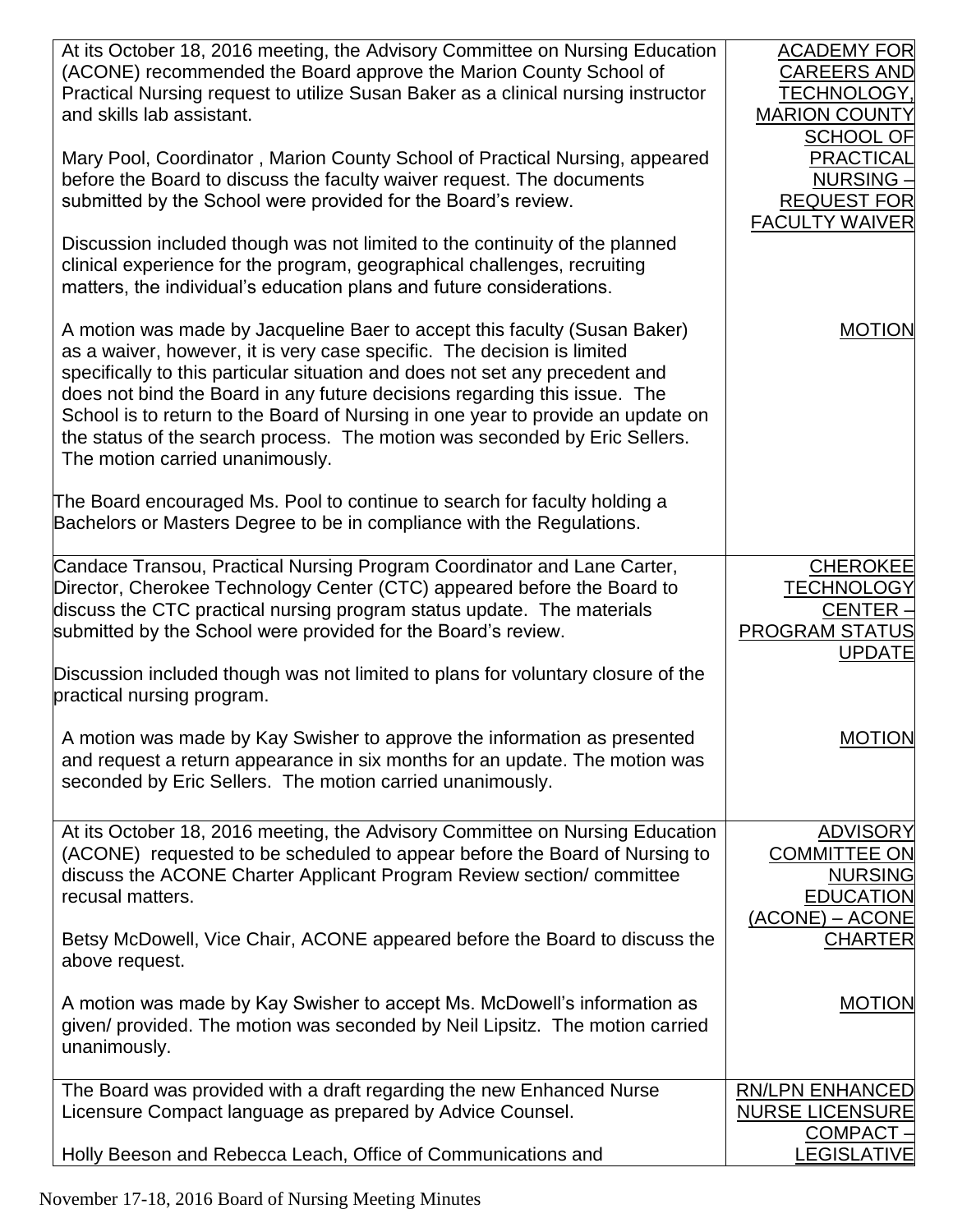| Governmental Affairs discussed legislative plans and FOIA processes.                                                                                                                                                                                                                                                                                       |                               |                                              | PLANS, FOIAS                                                                                                                                  |
|------------------------------------------------------------------------------------------------------------------------------------------------------------------------------------------------------------------------------------------------------------------------------------------------------------------------------------------------------------|-------------------------------|----------------------------------------------|-----------------------------------------------------------------------------------------------------------------------------------------------|
| A motion was made by Jacqueline Baer to approve the amendment drafted as<br>presented by Advice Council for the enhanced Nurse Licensure Compact. The<br>motion was seconded by Neil Lipsitz. The motion carried unanimously.                                                                                                                              |                               |                                              | <b>MOTION</b>                                                                                                                                 |
| The Nominating Committee (members Jan Burdette, James Mallory and Neil<br>Lipsitz) submitted the following slate of Board Officers for Board consideration<br>and approval as follows: Samuel McNutt, President, Kay Swisher, Vice-<br>President and Karen Hazzard, Secretary.                                                                             |                               |                                              | <b>NOMINATING</b><br><b>COMMITTEE FOR</b><br><b>ELECTION OF</b><br><b>OFFICERS</b><br><b>REPORT/</b><br><b>ELECTION OF</b><br><b>OFFICERS</b> |
| A motion was made by Jacqueline Baer to accept the submitted Nominating<br>Committee slate of officers as follows: Samuel McNutt, President, Kay Swisher,<br>Vice-President and Karen Hazzard, Secretary. The motion was seconded by<br>Eric Sellers. The motion carried unanimously.                                                                      |                               |                                              | <b>MOTION</b>                                                                                                                                 |
| Board of Nursing committee assignments were discussed.                                                                                                                                                                                                                                                                                                     |                               |                                              | <b>BOARD OF</b><br><b>NURSING</b><br><b>COMMITTEE</b><br><b>ASSIGNMENTS</b>                                                                   |
| A motion was made by Eric Sellers to nominate Jacqueline Baer for the Joint<br>BON/ BME Committee (replacing Carol Moody). Neil Lipsitz seconded<br>The motion. The motion carried unanimously.                                                                                                                                                            |                               |                                              | <b>MOTION</b>                                                                                                                                 |
| The RPP Advisory Committee membership was discussed. James Mallory<br>announced that he will be resigning from the Board of Nursing effective<br>December 31, 2016. Discussion included deferring this committee<br>membership determination until the January meeting.<br>A motion was made by Neil Lipsitz to nominate Eric Sellers as alternate for the |                               |                                              | <b>MOTION</b>                                                                                                                                 |
| Healthcare Collaborative Committee (replacing Samuel McNutt). Jacqueline<br>Baer seconded the motion. The motion carried unanimously.                                                                                                                                                                                                                      |                               |                                              |                                                                                                                                               |
| The committee membership will be as follows:                                                                                                                                                                                                                                                                                                               |                               |                                              |                                                                                                                                               |
| <b>Advanced Practice Committee</b>                                                                                                                                                                                                                                                                                                                         | alternate                     | <b>McNutt</b><br>Baer                        |                                                                                                                                               |
| Advisory Committee on Nursing                                                                                                                                                                                                                                                                                                                              |                               | Ehrhardt                                     |                                                                                                                                               |
| Nursing Practice and Standards Committee                                                                                                                                                                                                                                                                                                                   | alternate<br>second alternate | Swisher<br><b>Sellers</b><br><b>Burdette</b> |                                                                                                                                               |
| <b>RPP Advisory Committee</b>                                                                                                                                                                                                                                                                                                                              | alternate                     | Hazzard<br>Lipsitz                           |                                                                                                                                               |
| <b>Healthcare Collaborative Committee</b>                                                                                                                                                                                                                                                                                                                  | alternate                     | Baer<br><b>Sellers</b>                       |                                                                                                                                               |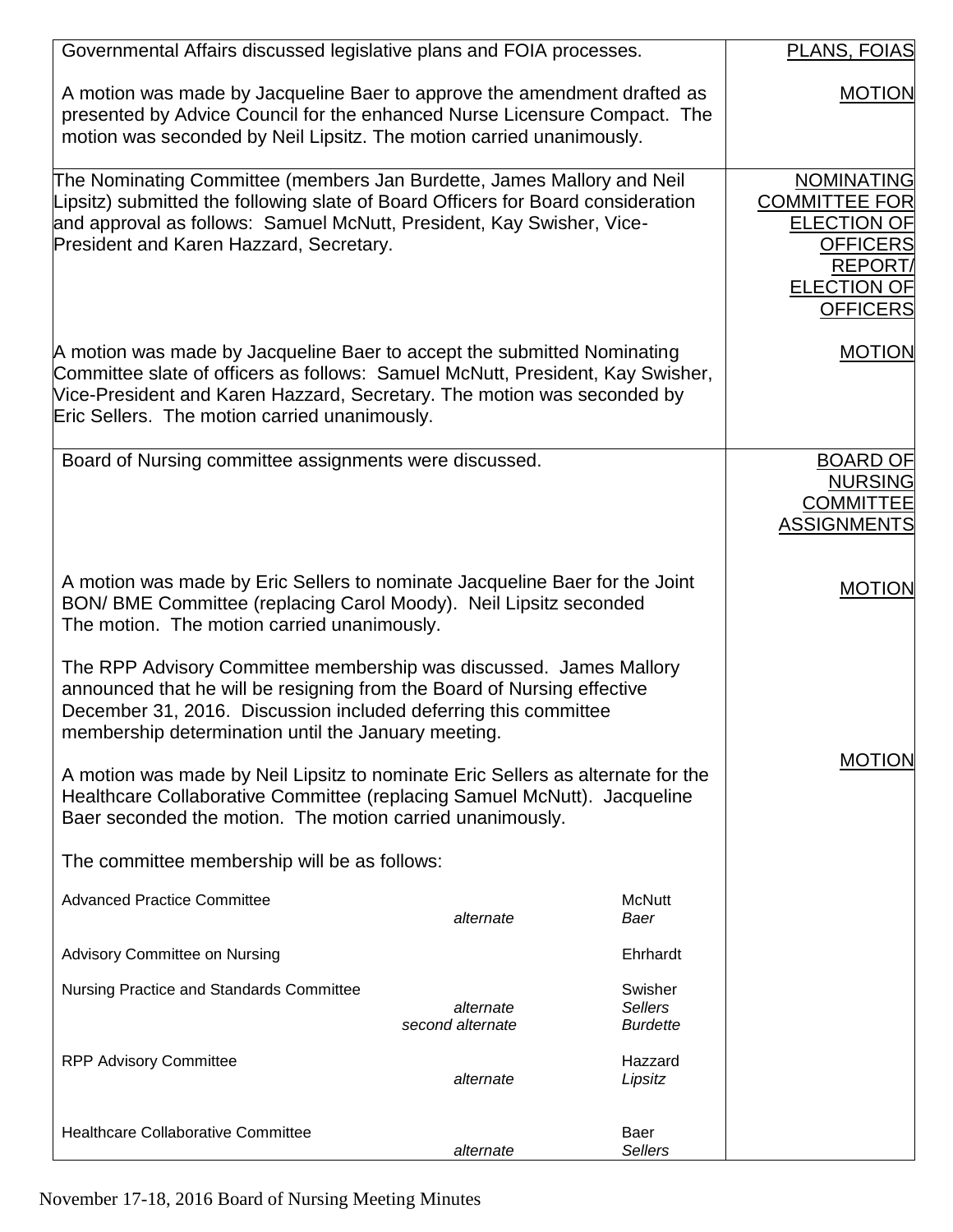| Legislative Committee                                                                                                                                                                                                                                                                                                                                                                                                                                                                                                                | McNut                      |                                                                                                                                                                      |
|--------------------------------------------------------------------------------------------------------------------------------------------------------------------------------------------------------------------------------------------------------------------------------------------------------------------------------------------------------------------------------------------------------------------------------------------------------------------------------------------------------------------------------------|----------------------------|----------------------------------------------------------------------------------------------------------------------------------------------------------------------|
| To include Nurse Licensure Compact                                                                                                                                                                                                                                                                                                                                                                                                                                                                                                   | Swisher                    |                                                                                                                                                                      |
| Joint BON/ BME Committee Re: Waiver Matters Involving APRNs                                                                                                                                                                                                                                                                                                                                                                                                                                                                          | <b>McNutt</b><br>Swisher   |                                                                                                                                                                      |
| alternate                                                                                                                                                                                                                                                                                                                                                                                                                                                                                                                            | Baer                       |                                                                                                                                                                      |
| <b>Telenursing Committee</b>                                                                                                                                                                                                                                                                                                                                                                                                                                                                                                         | Baer<br>Hazzard<br>Lipsitz |                                                                                                                                                                      |
| At its November 3, 2016 meeting, the Board of Nursing (BON) Nominations<br>Committee reviewed a nomination form and curriculum vitae. The Board of<br>Nursing Nominations Committee recommended the Board approve Shonna L.<br>Myers as one of the Licensed Practical Nurse Educator Representatives on the<br>Advisory Committee on Nursing Education (ACONE). The documents were<br>provided for the Board's review.                                                                                                               |                            | <b>REPORT FROM THE</b><br><b>BOARD OF</b><br><b>NURSING</b><br><b>NOMINATIONS</b><br><b>COMMITTEE -</b><br><b>COMMITTEE</b><br><b>NOMINATIONS</b>                    |
| A motion was made by Eric Sellers to accept the nomination as recommended<br>by the Board of Nursing Nominations Committee. The motion was seconded by<br>Sonya Erhardt. The motion carried unanimously.                                                                                                                                                                                                                                                                                                                             |                            | <b>MOTION</b>                                                                                                                                                        |
| The Board of Nursing has been requested to schedule the presentation of a<br>disciplinary matter/ hearing that is expected to take a full day at the January<br>Board meeting.<br>The January Board of Nursing meeting dates were discussed to include an<br>additional day at the January meeting for the dates of January 25-27, 2017.                                                                                                                                                                                             |                            | <b>PRESIDENT'S</b><br>REPORT -<br><b>JANUARY BOARD</b><br><b>OF NURSING</b><br><b>MEETING DATES</b>                                                                  |
| The National Council of State Boards of Nursing (NCSB) Midyear Meeting is<br>for the attendance of the Board President and Administrator. Dates are<br>Monday, March 13 through Wednesday, March 15, 2017 in Salt Lake City,<br>Utah. There is also a compact meeting Sunday that the Administrator attends.<br>A motion was made by Kay Swisher to approve Samuel McNutt and the<br>Administrator to attend the NCSBN Midyear Meeting in Salt Lake City, Utah.<br>Neil Lipsitz seconded the motion. The motion carried unanimously. |                            | PRESIDENT'S<br><b>REPORT</b><br><b>NATIONAL</b><br><b>COUNCIL OF STATE</b><br><b>BOARDS OF</b><br><b>NURSING (NCSNB)</b><br><b>MIDYEAR MEETING/</b><br><b>MOTION</b> |
| Statement of Economic Interest filing is due by noon, March 30, 2017.<br>Resource information was provided to the Board members.<br>License plate resource information was also provided to Board of Nursing<br>members.                                                                                                                                                                                                                                                                                                             |                            | ADMINISTRATOR'S<br>REPORT-<br><b>STATEMENT OF</b><br><b>ECONOMIC</b><br><b>INTEREST</b>                                                                              |
| Advice Counsel, Donnell Jennings presented proposed language to add to the<br>Board of Nursing Committee bylaws – Advanced Practice Committee, Nursing<br>Practice and Standards Committee and Advisory Committee on Nursing<br>Education regarding removal of a committee member.                                                                                                                                                                                                                                                   |                            | <b>ADVICE COUNSEL -</b><br><b>COMMITTEE</b><br><b>BYLAWS</b><br>(ADVANCED                                                                                            |

November 17-18, 2016 Board of Nursing Meeting Minutes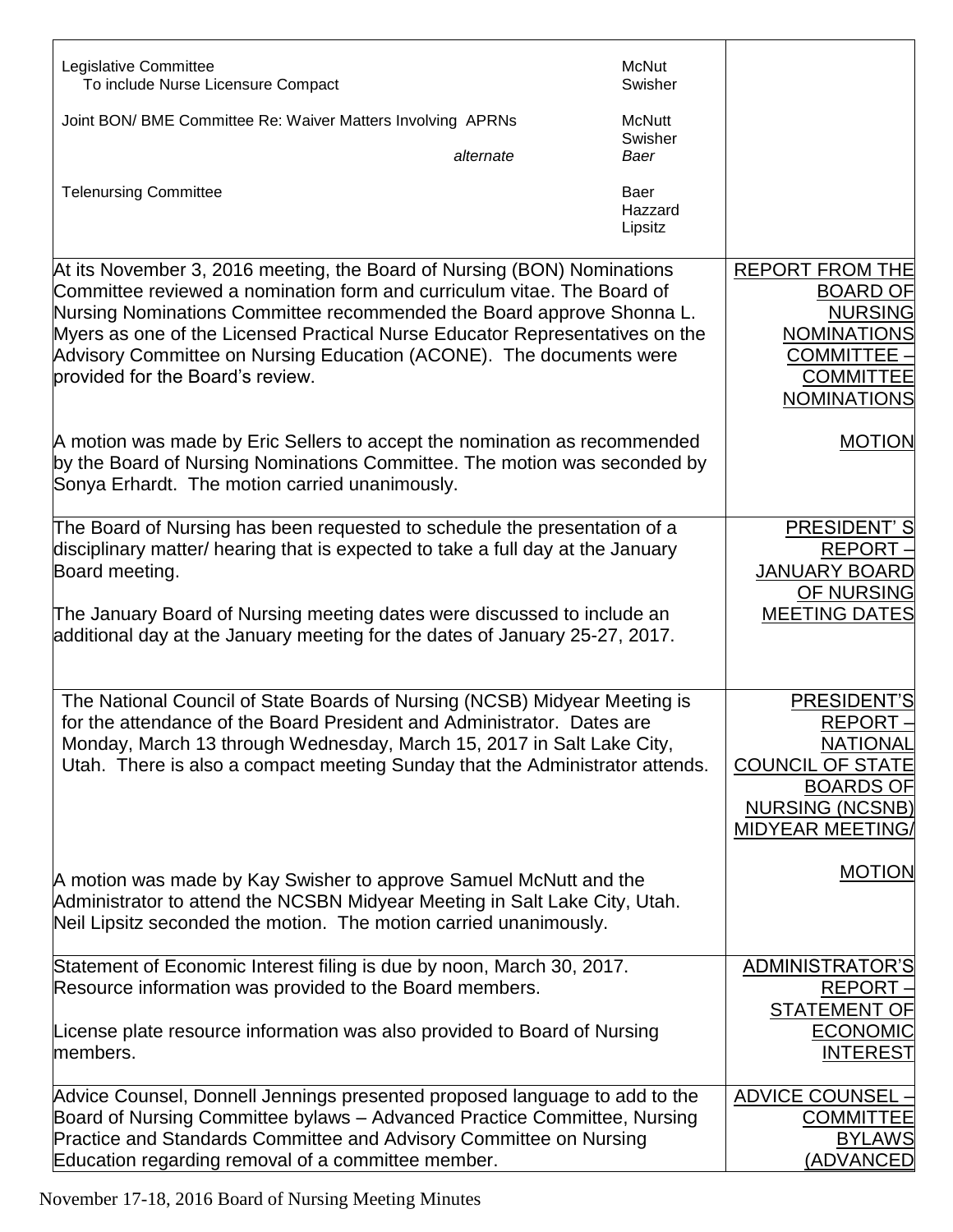|                                                                                                                                                                                                                                                                                                           | <b>PRACTICE</b><br>COMMITTEE,<br><b>NURSING</b><br><b>PRACTICE AND</b><br><b>STANDARDS</b><br>COMMITTEE,<br><b>ADVISORY</b><br><b>COMMITTEE ON</b><br><b>NURSING</b><br><b>EDUCATION -</b><br><b>REMOVAL OF</b><br><b>COMMITTEE</b><br><b>MEMBER</b> |
|-----------------------------------------------------------------------------------------------------------------------------------------------------------------------------------------------------------------------------------------------------------------------------------------------------------|------------------------------------------------------------------------------------------------------------------------------------------------------------------------------------------------------------------------------------------------------|
| A motion was made by Kay Swisher to approve the language as presented.<br>Eric Sellers seconded the motion. The motion carried unanimously.                                                                                                                                                               | <b>MOTION</b>                                                                                                                                                                                                                                        |
|                                                                                                                                                                                                                                                                                                           | <b>DISCIPLINARY</b><br><b>PROCESS-</b><br><b>EXECUTIVE</b><br><b>SESSION</b>                                                                                                                                                                         |
| A motion was made by Eric Sellers to go into executive session for the purpose<br>of receiving legal counsel. It was requested that Nancy Murphy and Christie<br>Watson remain. Sonya Erhardt seconded the motion. The motion carried<br>unanimously.                                                     | <b>MOTION</b>                                                                                                                                                                                                                                        |
| A motion was made by James Mallory to leave executive session. Neil Lipsitz<br>seconded the motion. The motion carried unanimously. No official actions were<br>taken during executive session.                                                                                                           | <b>MOTION</b>                                                                                                                                                                                                                                        |
| A motion was made by Kay Swisher to require a Board appearance for the<br>following: death or patient harm, fitness for practice and patient abuse. The<br>motion was seconded by Eric Sellers. The motion carried unanimously.                                                                           | <b>MOTION</b>                                                                                                                                                                                                                                        |
| Another motion was made by Kay Swisher that an inactivation or a deactivation<br>of a license or voluntary surrender of a license does not stay the disciplinary<br>process or Board appearance involving these matters identified. Sonya Erhardt<br>seconded the motion. The motion carried unanimously. | <b>MOTION</b>                                                                                                                                                                                                                                        |
| The Board reviewed a disciplined reinstatement matter.                                                                                                                                                                                                                                                    | <b>HEARINGS</b><br><b>DISCIPLINE AND</b><br><b>APPLICATION</b><br><b>APPEARANCES</b>                                                                                                                                                                 |
| In Case # 2014-320, an applicant for licensure as a practical nurse by disciplined<br>reinstatement appeared before the Board.                                                                                                                                                                            | (CONFIDENTIAL                                                                                                                                                                                                                                        |
| A motion was made by Kay Swisher to go into executive session for the purpose<br>of receiving legal counsel. Neil Lipsitz seconded the motion. The motion carried<br>unanimously.                                                                                                                         | <b>MOTION</b>                                                                                                                                                                                                                                        |
| A motion was made by Neil Lipsitz to leave executive session. Eric Sellers                                                                                                                                                                                                                                | <b>MOTION</b>                                                                                                                                                                                                                                        |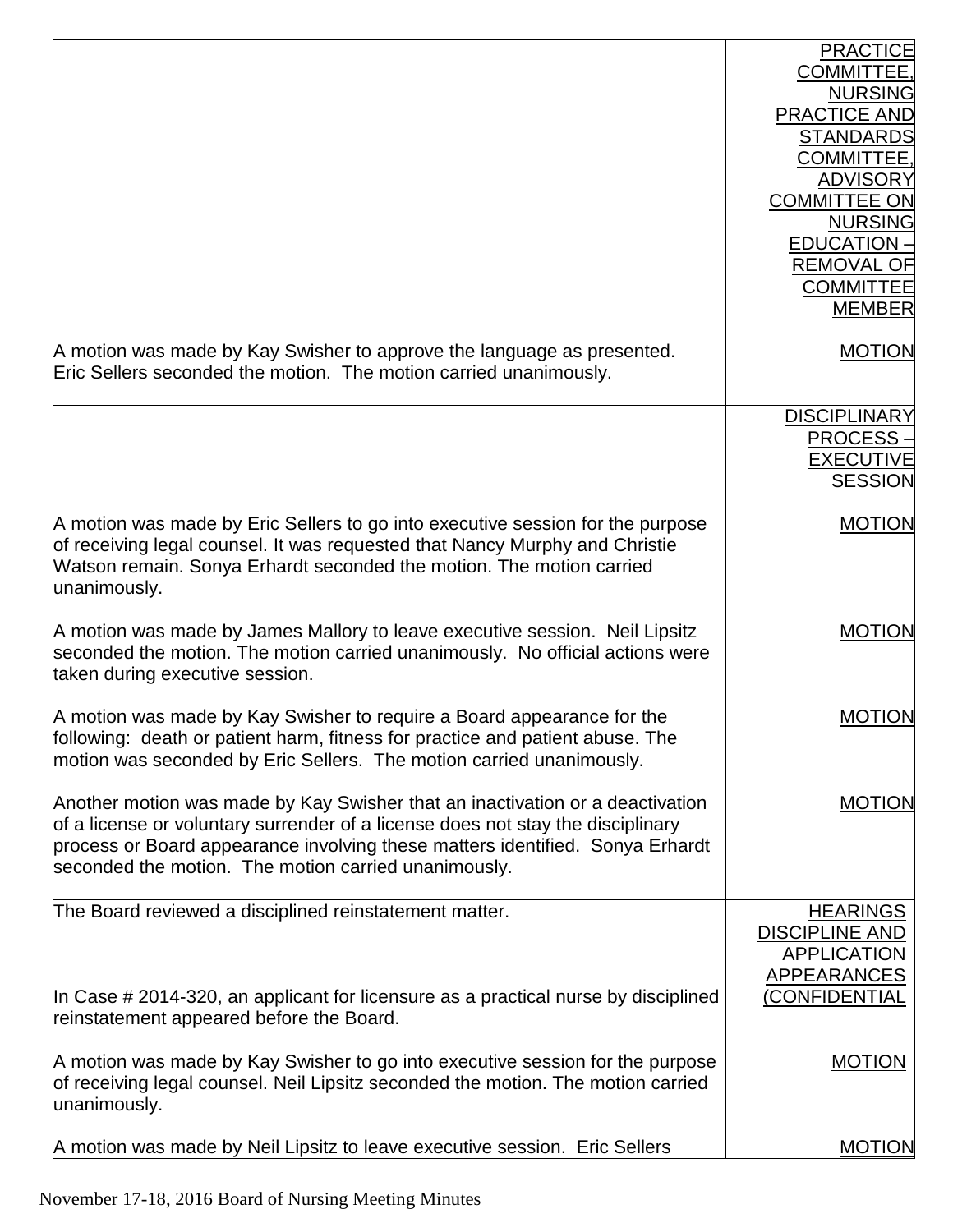| seconded the motion. The motion carried unanimously. No official actions were<br>taken during executive session.                                                                                                                                                                                                                                                                                                                                                                            |                                                                              |
|---------------------------------------------------------------------------------------------------------------------------------------------------------------------------------------------------------------------------------------------------------------------------------------------------------------------------------------------------------------------------------------------------------------------------------------------------------------------------------------------|------------------------------------------------------------------------------|
| A motion was made by Jacqueline Baer to accept the request for LPN<br>reinstatement. The motion was seconded by Eric Sellers. The motion carried<br>unanimously.                                                                                                                                                                                                                                                                                                                            | <b>MOTION</b>                                                                |
| A proposed revision to the Board of Nursing Rapback policy was presented for<br>the Board's discussion and review.                                                                                                                                                                                                                                                                                                                                                                          | LICENSURE/<br>COMPLIANCE -                                                   |
| Input regarding the proposed revision was also requested from OIE.                                                                                                                                                                                                                                                                                                                                                                                                                          | <b>PROPOSED</b><br><b>ADDITION TO</b><br><b>RAPBACK POLICY</b>               |
| A motion was made by Eric Sellers to approve the changes to the Board of<br>Nursing Rapback policy as presented. Kay Swisher seconded the motion. The<br>motion carried unanimously.                                                                                                                                                                                                                                                                                                        | <b>MOTION</b>                                                                |
| A proposed clarifying editorial revision to the Board of Nursing LPN Equivalency<br>Policy was presented for the Board's discussion and review.                                                                                                                                                                                                                                                                                                                                             | LICENSURE/<br><b>COMPLIANCE - LPN</b><br><b>EQUIVALENCY</b><br><b>POLICY</b> |
| A motion was made by Kay Swisher to approve the LPN Equivalency Policy<br>editorial revision as presented. Eric Sellers seconded the motion. The motion<br>carried unanimously.                                                                                                                                                                                                                                                                                                             | <b>MOTION</b>                                                                |
| Mark Sanders, Chief Investigator for the Office of Investigations and<br>Enforcement (OIE) presented the Investigative Review Committee (IRC) Report<br>with recommendations from its meetings held since the September 2016 Board<br>meeting.                                                                                                                                                                                                                                              | <b>OFFICE OF</b><br><b>INVESTIGATIONS</b><br>AND<br><b>ENFORCEMENT</b>       |
| The Disciplinary Sanctions Guidelines Matrix is used by the IRC in making these<br>recommendations.                                                                                                                                                                                                                                                                                                                                                                                         | (OIE) (CLOSED<br>SESSION)                                                    |
| A motion was made by Kay Swisher to approve the 31 cases for Dismissal as<br>recommended by the Investigative Review Committee (IRC) with the scrivener's<br>error correction as discussed/ presented. Eric Sellers seconded the motion. The<br>motion carried unanimously.                                                                                                                                                                                                                 | <b>MOTION</b>                                                                |
| 108 cases for Formal Complaint were presented for the Board's review. A<br>motion was made by Jacqueline Baer to accept the cases with the exception to<br>pull the following for further clarification/ Board appearance: 2016-4, 2016-70,<br>2016-129, 2016-143, 2016-220, 2016-224, 2016-353, 2016-354, 2016-360,<br>2016-380, 2016-399, 2016-427, 2016-436, 2016-444, 2016-454, 2016-473,<br>2016-479 and 2016-41. Eric Sellers seconded the motion. The motion carried<br>unanimously. | <b>MOTION</b>                                                                |
| Mr. Sanders presented 34 Letters of Caution for Approval. Mr. Sanders relayed<br>that he is pulling Case #2015-41. A motion was made by Eric Sellers accept the<br>Letters of Caution with the change Mr. Sanders conveyed. Kay Swisher<br>seconded the motion. The motion carried unanimously.                                                                                                                                                                                             | <b>MOTION</b>                                                                |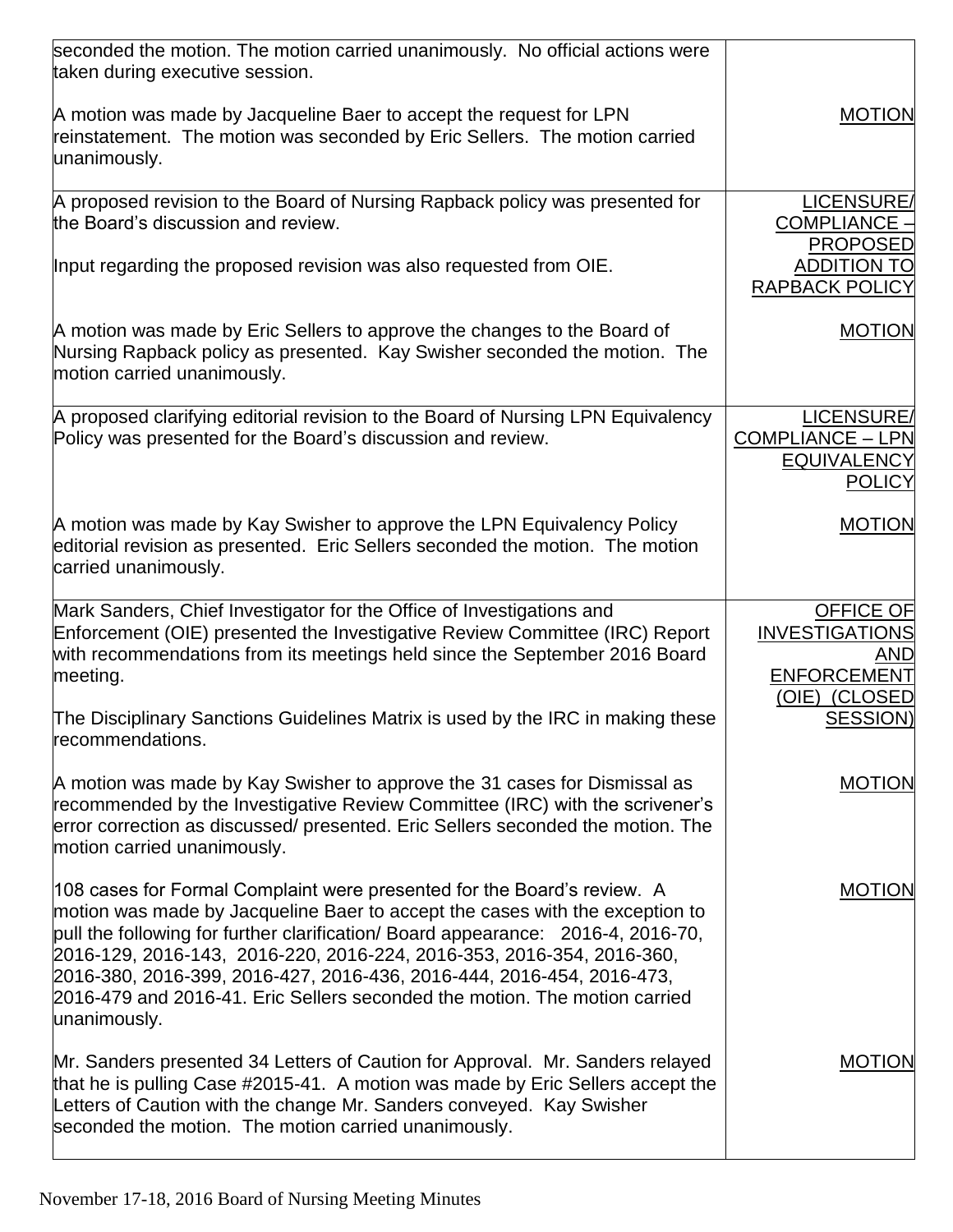| Mr. Sanders presented the third quarter statistics.                                                                                                                                                                                                                                                                                           |                                                        |
|-----------------------------------------------------------------------------------------------------------------------------------------------------------------------------------------------------------------------------------------------------------------------------------------------------------------------------------------------|--------------------------------------------------------|
| Respondents appeared before the Board. The Board reviewed Memoranda of<br>Agreement (MOA) stipulating to violations of the Nurse Practice Act to<br>determine disciplinary actions and reviewed recommendations from panel<br>hearings. The Board also reviewed respondent requests for modifications to<br>consent agreements or orders.     | <b>HEARINGS</b><br><b>DISCIPLINE</b><br>(CONFIDENTIAL) |
| In Case # 2015-440 and Case #2015-441 respondents signed Memorandum of<br>Agreements (MOA).                                                                                                                                                                                                                                                   |                                                        |
| A motion was made by Sonya Erhardt to go into executive session for the<br>purpose of receiving legal counsel. Kay Swisher seconded the motion. The<br>motion carried unanimously.                                                                                                                                                            | <b>MOTION</b>                                          |
| A motion was made by James Mallory to leave executive session. Sonya<br>Erhardt seconded the motion. The motion carried unanimously. No official<br>actions were taken during executive session.                                                                                                                                              | <b>MOTION</b>                                          |
| In Case # 2015-440 and Case #2015-441, a motion was made by Kay Swisher<br>to accept the MOAs with dismissal of the cases. The motion was seconded by<br>Eric Sellers. The motion carried unanimously.                                                                                                                                        | <b>MOTION</b>                                          |
| In Case # 2014-81, a panel hearing was held September 16, 2016.                                                                                                                                                                                                                                                                               |                                                        |
| In Case # 2014-81, a motion was made by Kay Swisher to accept the panel<br>recommendation with a Letter of Caution and dismissal. James Mallory<br>seconded the motion. The motion carried unanimously.                                                                                                                                       | <b>MOTION</b>                                          |
| In Case #2015-259, respondent signed a Memorandum of Agreement (MOA).                                                                                                                                                                                                                                                                         |                                                        |
| A motion was made by Kay Swisher to go into executive session for the purpose<br>of receiving legal counsel. Sonya Erhardt seconded the motion. The motion<br>carried unanimously.                                                                                                                                                            | <b>MOTION</b>                                          |
| A motion was made by Kay Swisher to leave executive session. Eric Sellers<br>seconded the motion. The motion carried unanimously. No official actions were<br>taken during executive session.                                                                                                                                                 | <b>MOTION</b>                                          |
| In Case #2015-259, a motion was made by Sonya Erhardt to accept the MOA<br>with the following sanctions: private reprimand and medications errors and<br>critical thinking courses to be completed within six months of the effective date<br>of the final order. The motion was seconded by Eric Sellers. The motion carried<br>unanimously. | <b>MOTION</b>                                          |
| In Case #2012-10, a panel hearing was held August 23, 2016.                                                                                                                                                                                                                                                                                   |                                                        |
| In Case #2010-10, a motion was made by Jacqueline Baer to approve the panel<br>recommendations. The motion was seconded by Eric Sellers. The motion<br>carried unanimously.                                                                                                                                                                   | <b>MOTION</b>                                          |
| In Case #2014-191 and 2015-527, a panel hearing was held August 23, 2016.                                                                                                                                                                                                                                                                     |                                                        |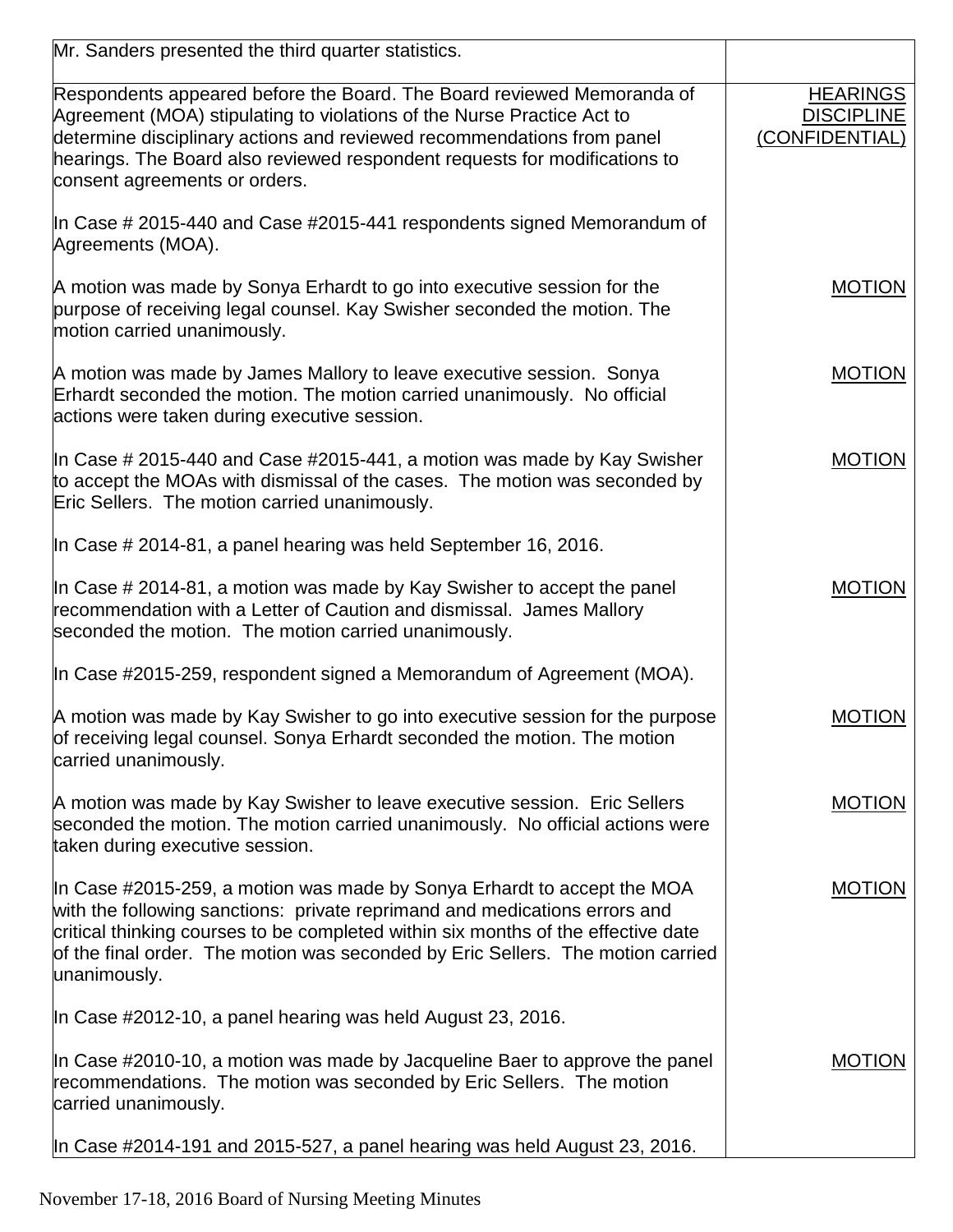| A motion was made by Eric Sellers to go into executive session for the purpose<br>of receiving legal counsel. Kay Swisher seconded the motion. The motion<br>carried unanimously.                                                              | <b>MOTION</b> |
|------------------------------------------------------------------------------------------------------------------------------------------------------------------------------------------------------------------------------------------------|---------------|
| A motion was made by Eric Sellers to leave executive session. Sonya Erhardt<br>seconded the motion. The motion carried unanimously. No official actions were<br>taken during executive session.                                                | <b>MOTION</b> |
| In Case #2014-191 and 2015-527, a motion was made by Kay Swisher to adopt<br>the panel recommendation, to lift the TSO and allow respondent to apply for<br>licensure. Jacqueline Baer seconded the motion. The motion carried<br>unanimously. | <b>MOTION</b> |
| In Case #2016-632, respondent requested to modify an existing Final Order/<br>Consent Agreement.                                                                                                                                               |               |
| A motion was made by Kay Swisher to go into executive session for the purpose<br>of receiving legal counsel. Eric Sellers seconded the motion. The motion carried<br>unanimously.                                                              | <b>MOTION</b> |
| A motion was made by James Mallory to leave executive session. Sonya<br>Erhardt seconded the motion. The motion carried unanimously. No official<br>actions were taken during executive session.                                               | <b>MOTION</b> |
| In Case #2016-632, a motion was made by Jacqueline Baer to deny the request<br>for modification. The motion was seconded by Kay Swisher. The motion<br>carried unanimously.                                                                    | <b>MOTION</b> |
| In Case #2014-592, a panel hearing was held August 23, 2016.                                                                                                                                                                                   |               |
| In Case #2014-592, a motion was made by Kay Swisher to accept the panel<br>hearing recommendation. The motion was seconded by Eric Sellers. The<br>motion carried unanimously.                                                                 | <b>MOTION</b> |
| In Case #2016-633, respondent requested to modify an existing Final Order/<br>Consent Agreement.                                                                                                                                               |               |
| In Case #2016-633, a motion was made by Kay Swisher to reduce the civil<br>penalty to \$750.00 to be paid by January 1, 2017. The motion was seconded by<br>Jacqueline Baer. The motion carried unanimously.                                   | <b>MOTION</b> |
| In Case #2012-403, 2014-383, 2014-387 and 2015-313, respondent signed a<br>Memorandum of Agreement (MOA).                                                                                                                                      |               |
| A motion was made by Eric Sellers to go into executive session for the purpose<br>of receiving legal counsel. Kay Swisher seconded the motion. The motion<br>carried unanimously.                                                              | <b>MOTION</b> |
| A motion was made by Kay Swisher to leave executive session. Sonya Erhardt<br>seconded the motion. The motion carried unanimously. No official actions were<br>taken during executive session.                                                 | <b>MOTION</b> |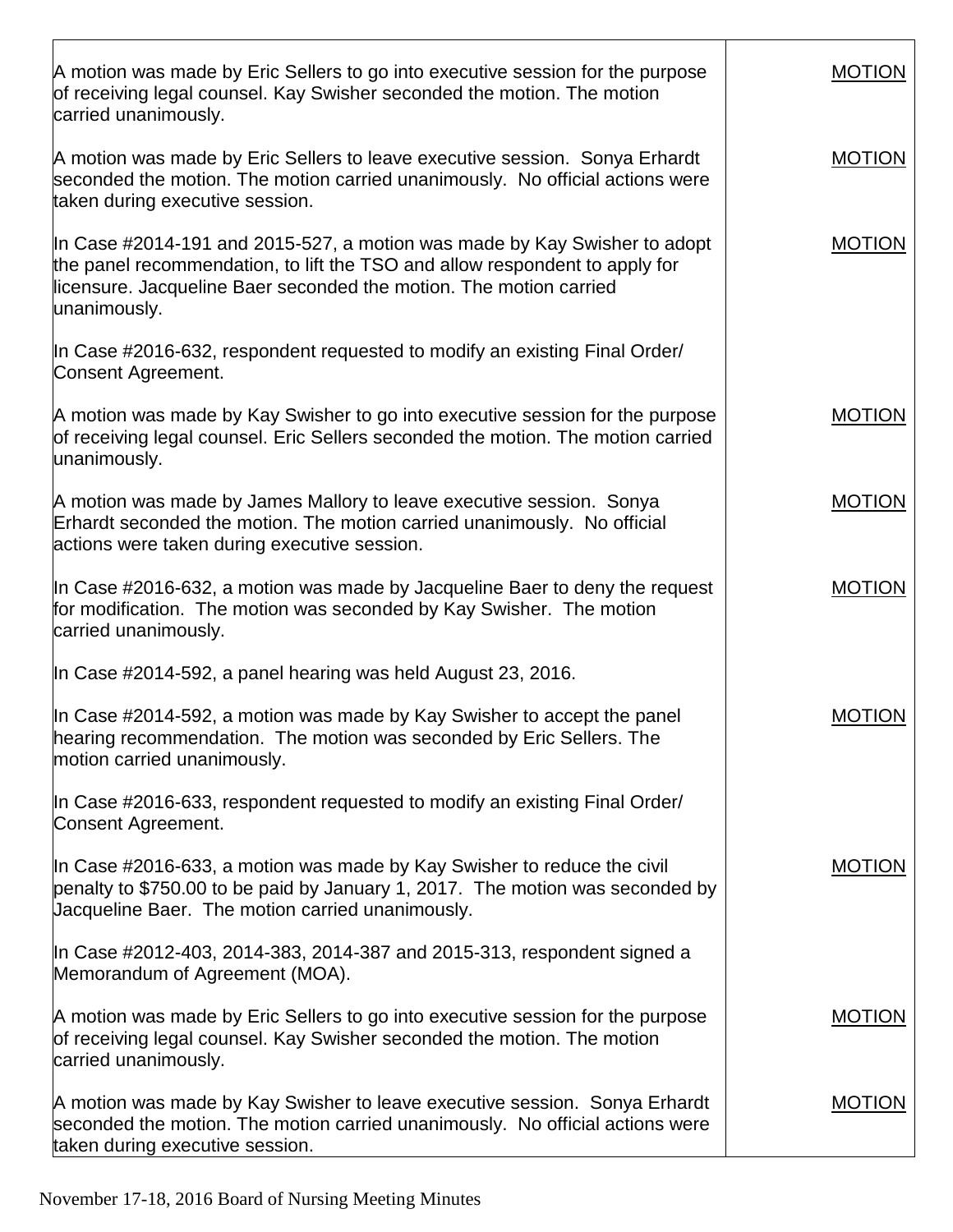| In Case #2012-403, 2014-383, 2014-387 and 2015-313, a motion was made by<br>Eric Sellers to accept the MOA, to lift the TSO and suspend license for two years<br>with immediate stay and the following: probation for two years with the following<br>restrictions: controlled substance restriction, onsite supervision at all times, no<br>hospice care, no agency care, continue with RPP for five years and to complete<br>medication errors and documentation courses within six months of the Final<br>Order. The motion was seconded by Kay Swisher. The motion carried<br>unanimously. | MOTION                                                                                                                                                                                                                                                        |
|------------------------------------------------------------------------------------------------------------------------------------------------------------------------------------------------------------------------------------------------------------------------------------------------------------------------------------------------------------------------------------------------------------------------------------------------------------------------------------------------------------------------------------------------------------------------------------------------|---------------------------------------------------------------------------------------------------------------------------------------------------------------------------------------------------------------------------------------------------------------|
| In Case #2014-197, a panel hearing was held September 27, 2016.                                                                                                                                                                                                                                                                                                                                                                                                                                                                                                                                |                                                                                                                                                                                                                                                               |
| In Case #2014-197, a motion was made by Kay Swisher to adopt the panel<br>hearing recommendations. The motion was seconded by Sonya Erhardt. The<br>motion carried unanimously.                                                                                                                                                                                                                                                                                                                                                                                                                | <b>MOTION</b>                                                                                                                                                                                                                                                 |
| In Case #2014-419 a panel hearing was held September 27, 2016.                                                                                                                                                                                                                                                                                                                                                                                                                                                                                                                                 |                                                                                                                                                                                                                                                               |
| In Case #2014-419, a motion was made by Eric Sellers to adopt the panel<br>hearing recommendations. The motion was seconded by Sonya Erhardt. The<br>motion carried unanimously.                                                                                                                                                                                                                                                                                                                                                                                                               | <b>MOTION</b>                                                                                                                                                                                                                                                 |
| In Case #2014-604 a panel hearing was held August 23, 2016.                                                                                                                                                                                                                                                                                                                                                                                                                                                                                                                                    |                                                                                                                                                                                                                                                               |
| In Case #2014-604, a motion was made by Eric Sellers to adopt the panel<br>hearing recommendation that the license remain suspended and must appear<br>before the Board. The motion was seconded by Kay Swisher. The motion<br>carried unanimously.                                                                                                                                                                                                                                                                                                                                            | <b>MOTION</b>                                                                                                                                                                                                                                                 |
| A motion was made by James Mallory to adjourn the meeting at 3:53 p.m. Kay<br>Swisher seconded the motion. The motion carried unanimously.                                                                                                                                                                                                                                                                                                                                                                                                                                                     | <b>MOTION TO</b><br><b>ADJOURN</b>                                                                                                                                                                                                                            |
| Friday, November 18, 2016                                                                                                                                                                                                                                                                                                                                                                                                                                                                                                                                                                      |                                                                                                                                                                                                                                                               |
| At its November 4, 2016 meeting, the Advanced Practice Committee (APC)<br>voted to forward the Recommended Age Parameters for the APRN Practicing in<br>South Carolina position statement for approval with the revision as presented.<br>Debbie Greenlaw, Advanced Practice Committee (APC), appeared before the<br>Board to discuss the proposed revision.                                                                                                                                                                                                                                   | <b>PRACTICE -</b><br><u>ADVANCED</u><br><b>PRACTICE</b><br><b>COMMITTEE -</b><br><b>PROPOSED</b><br><b>REVISION</b><br><b>POSITION</b><br>STATEMENT-<br><b>RECOMMENDED</b><br>AGE PARAMETERS<br>FOR THE APRN<br><b>PRACTICING IN</b><br><b>SOUTH CAROLINA</b> |

 $\overline{\phantom{a}}$ 

т

 $\Gamma$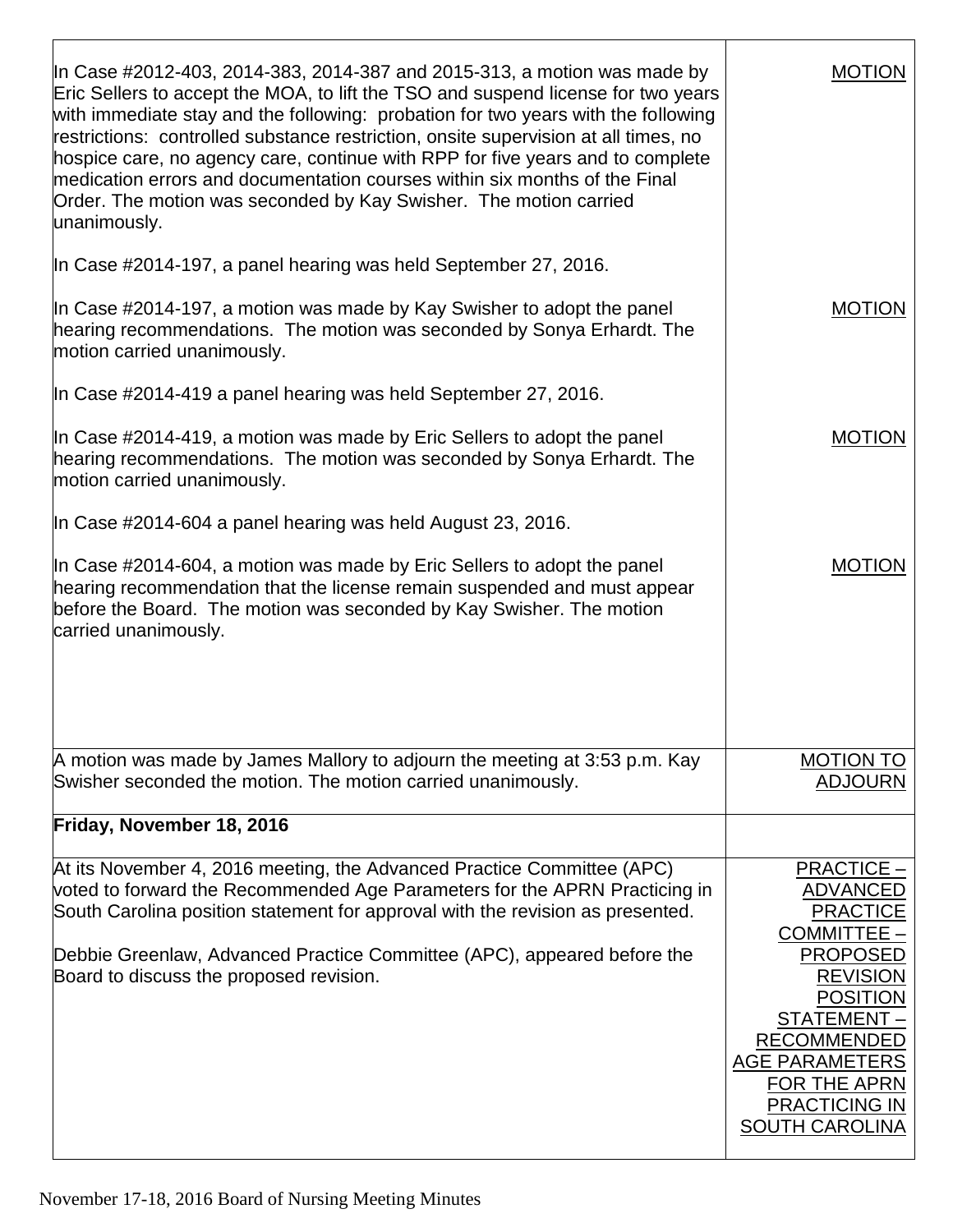| A motion was made by Jacqueline Baer to go into executive session for the<br>purpose of receiving legal counsel. Kay Swisher seconded the motion. The<br>motion carried unanimously.                                                                                                                                                                                                                                                      | <b>MOTION</b>                                                                                                                                                                                                                                                                                                    |
|-------------------------------------------------------------------------------------------------------------------------------------------------------------------------------------------------------------------------------------------------------------------------------------------------------------------------------------------------------------------------------------------------------------------------------------------|------------------------------------------------------------------------------------------------------------------------------------------------------------------------------------------------------------------------------------------------------------------------------------------------------------------|
| A motion was made by Neil Lipsitz to leave executive session. Eric Sellers<br>seconded the motion. The motion carried unanimously. No official actions were<br>taken during executive session.                                                                                                                                                                                                                                            | <b>MOTION</b>                                                                                                                                                                                                                                                                                                    |
| A motion was made by Jacqueline Baer to approve the revision to the<br>Recommended Age Parameters for the APRN Practicing in South Carolina<br>position statement as recommended by the APC and presented.                                                                                                                                                                                                                                | <b>MOTION</b>                                                                                                                                                                                                                                                                                                    |
| Frank Sheheen appeared before the Board to request the Board's approval of a<br>proposed RPP policy Modification or Termination of RPP Program<br>Requirements After Evaluation of Voluntary Participants with Substance Use<br>Disorder, Mild.<br>Discussion included, however, was not limited to the policy has been presented<br>to the Board of Medical Examiners as well and it was approved, timeframes and<br>compliance matters. | <b>RECOVERING</b><br><b>PROFESSIONAL</b><br>PROGRAM (RPP) -<br><b>PROPOSED</b><br>POLICY-<br><b>MODIFICATION OR</b><br>TERMINATION OF<br><b>RPP PROGRAM</b><br><b>REQUIREMENTS</b><br>AFTER<br><b>EVALUATION OF</b><br><b>VOLUNTARY</b><br><b>PARTICIPANTS</b><br><b>WITH SUBSTANCE</b><br>USE DISORDER,<br>MILD |
| A motion was made by Neil Lipsitz to approved the proposed RPP Policy<br>Modification or Termination of RPP Program Requirements After Evaluation of<br>Voluntary Participants with Substance Use Disorder, Mild as presented. The<br>motion was seconded by Jacqueline Baer. The motion carried unanimously.                                                                                                                             | <b>MOTION</b>                                                                                                                                                                                                                                                                                                    |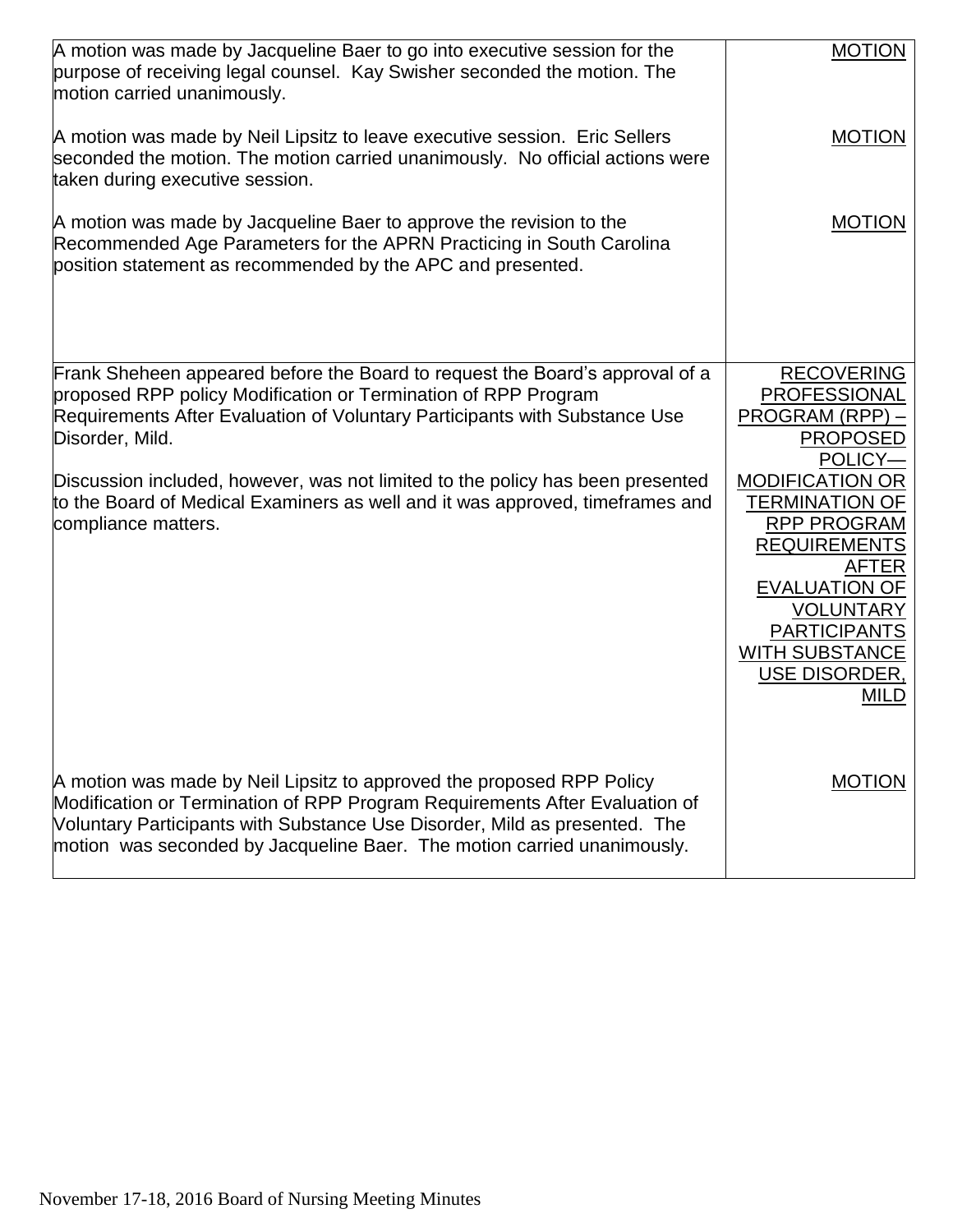| Applicants for licensure appeared before the Board. The Board reviewed<br>endorsement and renewal application matters. The Board also reviewed a<br>worksite approval and disciplined reinstatement matter.                                                    | <b>APPLICATION</b><br><b>APPEARANCES</b><br>(CONFIDENTIAL) |
|----------------------------------------------------------------------------------------------------------------------------------------------------------------------------------------------------------------------------------------------------------------|------------------------------------------------------------|
| An applicant for licensure as a registered nurse by endorsement appeared<br>before the Board.                                                                                                                                                                  |                                                            |
| A motion was made by Kay Swisher to go into executive session for the<br>purpose of receiving legal counsel. Neil Lipsitz seconded the motion. The<br>motion carried unanimously.                                                                              | <b>MOTION</b>                                              |
| A motion was made by Neil Lipsitz to leave executive session. Sonya Erhardt<br>seconded the motion. The motion carried unanimously. No official actions<br>were taken during executive session.                                                                | <b>MOTION</b>                                              |
| A motion was made by Kay Swisher to grant single state licensure, must enroll<br>in RPP and mirror the sanctions (same restrictions/ conditions) as in the North<br>Carolina Board order. Eric Sellers seconded the motion. The motion carried<br>unanimously. | <b>MOTION</b>                                              |
| An applicant for licensure as a licensed practical nurse by disciplined<br>reinstatement appeared before the Board.                                                                                                                                            |                                                            |
| A motion was made by Kay Swisher to go into executive session for the<br>purpose of receiving legal counsel. Sonya Erhardt seconded the motion. The<br>motion carried unanimously.                                                                             | <b>MOTION</b>                                              |
| A motion was made by Kay Swisher to leave executive session. Neil Lipsitz<br>seconded the motion. The motion carried unanimously. No official actions<br>were taken during executive session.                                                                  | <b>MOTION</b>                                              |
| A motion was made by Eric Sellers to grant a temporary license for the purpose<br>of a refresher course and to reappear before the Board at the completion of the<br>course. Kay Swisher seconded the motion. The motion carried unanimously.                  | <b>MOTION</b>                                              |
| A registered nurse licensee appeared before the Board regarding a worksite<br>approval.                                                                                                                                                                        |                                                            |
| A motion was made by Jacqueline Baer to approve the worksite. Sonya Erhardt<br>seconded the motion. The motion carried unanimously.                                                                                                                            | <b>MOTION</b>                                              |
| The matter of a registered nurse licensee's renewal application/ response was<br>considered by the Board. The licensee did not appear and was not represented<br>by legal counsel.                                                                             |                                                            |
| A motion was made by Eric Sellers to go into executive session for the purpose<br>of receiving legal counsel. Neil Lipsitz seconded the motion. The motion<br>carried unanimously.                                                                             | <b>MOTION</b>                                              |
| A motion was made by Neil Lipsitz to leave executive session. Eric Sellers<br>seconded the motion. The motion carried unanimously. No official actions<br>were taken during executive session.                                                                 | <b>MOTION</b>                                              |